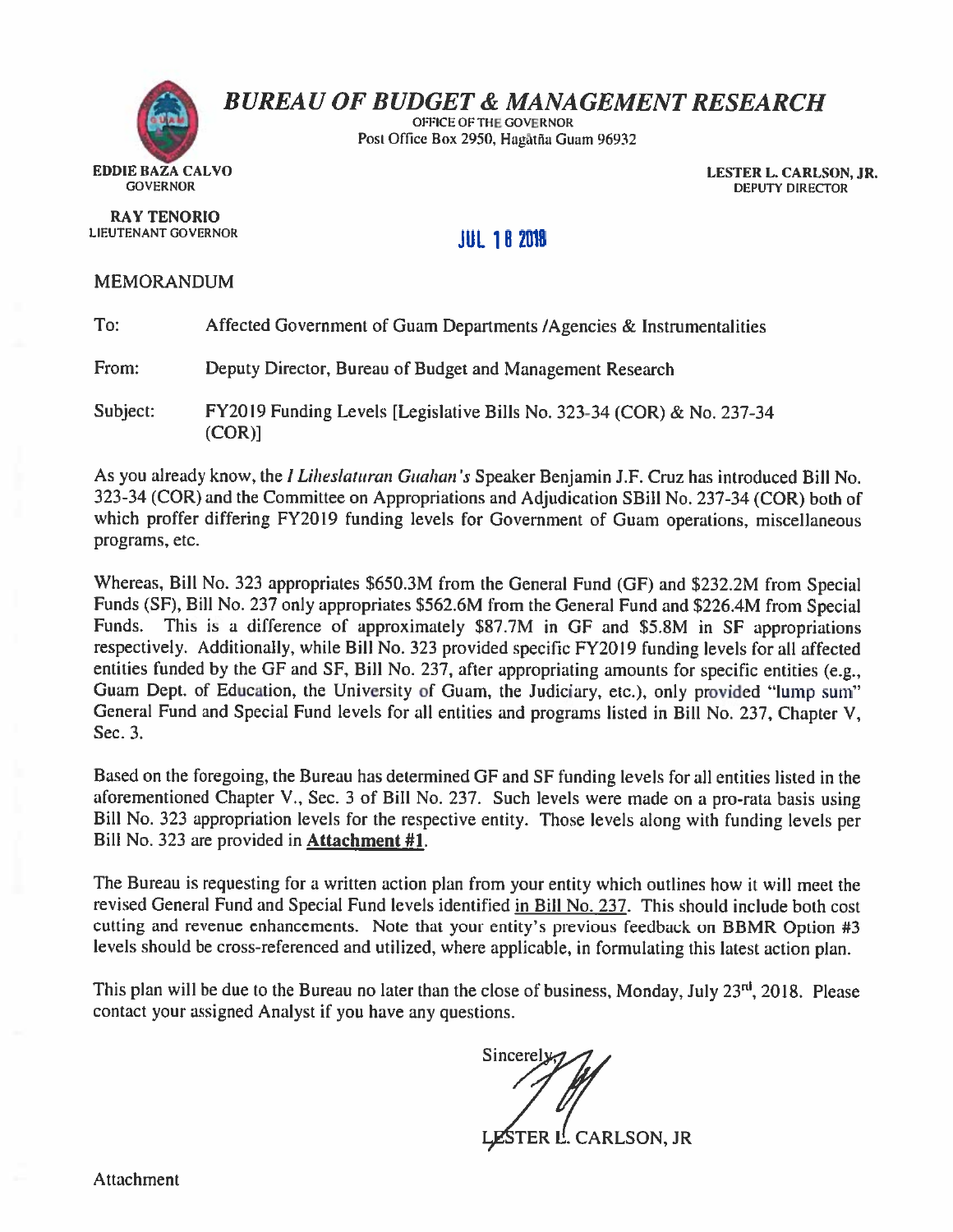| <b>ATTACHMENT#1</b>                                                                                      |                                | <b>GENERAL FUND</b>        |            | <b>SPECIAL FUNDS</b>     |                          |                                | <b>FEDERAL FUND</b>        |                              |  | <b>GRAND TOTAL</b>       |                          |  |
|----------------------------------------------------------------------------------------------------------|--------------------------------|----------------------------|------------|--------------------------|--------------------------|--------------------------------|----------------------------|------------------------------|--|--------------------------|--------------------------|--|
| <b>DEPARTMENT / AGENCY</b>                                                                               | Bill<br>#323-34<br>(COR)       | Bill<br>#237-34<br>(COR)   | FN         | Bill<br>#323-34<br>(COR) | Bill<br>#237-34<br>(COR) | FN<br><b>Bill 323</b><br>& 237 | Bill<br>#323-34<br>(COR)   | Bill<br>#237-34<br>(COR)     |  | Bill<br>#323-34<br>(COR) | Bill<br>#237-34<br>(COR) |  |
|                                                                                                          |                                |                            |            |                          |                          |                                |                            |                              |  |                          |                          |  |
| OFFICE OF I MAGA'LAHEN GUAHAN AND I SEGUNDU NA<br><b>MAGA'LAHEN GUAHAN</b>                               | 7,012,731                      | 5,955,943                  |            | 299,972                  | 300,485                  | 1/                             | $\mathbf{0}$               | $\overline{0}$               |  | 7,312,703                | 6,256,428                |  |
| <b>GUAM ANCESTRAL LANDS COMMISSION</b>                                                                   | 90,144                         | 67,290 (B)                 |            | 290,599                  | 290,599                  | 37/                            | $\mathbf{0}$               | $\overline{0}$               |  | 380,743                  | 357,889                  |  |
| <b>CHAMORRO LAND TRUST COMMISSION</b>                                                                    | $\overline{0}$                 | $\overline{0}$             |            | 1,027,963                | 1,027,963                | 5/                             | $\overline{0}$             | $\mathbf{0}$                 |  | 1,027,963                | 1,027,963                |  |
| <b>BOARD OF REGISTRATION FOR PROFESSIONAL ENGINEERS,</b><br><b>ARCHITECTS AND LAND SURVEYORS (PEALS)</b> | $\overline{0}$                 | $\boldsymbol{0}$           |            | 312,818                  | 312,818                  | 6/                             | $\mathbf{0}$               | $\mathbf{0}$                 |  | 312,818                  | 312,818                  |  |
| <b>OFFICE OF VETERANS AFFAIRS</b>                                                                        | 414,012                        | 309,048 ( <b>B</b> )       |            | $\Omega$                 | $\overline{0}$           |                                | $\Omega$                   | $\overline{0}$               |  | 414.012                  | 309,048                  |  |
| <b>GUAM REGIONAL TRANSIT AUTHORITY</b>                                                                   | $\overline{0}$                 | $\overline{0}$             |            | 3,221,188                | 3,221,188                | 8/                             | $\overline{0}$             | $\overline{0}$               |  | 3,221,188                | 3,221,188                |  |
| <b>GUAM SOLID WASTE AUTHORITY</b>                                                                        | $\Omega$                       | $\theta$                   |            | 19,534,344               | 19,534,344               | 21/                            | $\Omega$                   | $\mathbf{0}$                 |  | 19.534.344               | 19.534.344               |  |
| <b>BUREAU OF BUDGET AND MANAGEMENT RESEARCH (BBMR)</b>                                                   | 1,126,451                      | 840,864 ( <b>B</b> )       |            | 283,472                  | 283,216                  | 1/                             | $\overline{0}$             | $\overline{0}$               |  | 1,409,923                | 1,124,080                |  |
| DEPARTMENT OF REVENUE AND TAXATION                                                                       | 8,524,841                      | 6,363,551 ( <b>B</b> )     |            | 2,539,951                | 2,539,951                | 3/                             | $\mathbf{0}$               | $\mathbf{0}$                 |  | 11,064,792               | 8,903,502                |  |
| (A) DRT - BANKING & INSURANCE OFFICE / BOARD                                                             | $\overline{0}$                 | $\overline{0}$             |            | 474,403                  | 474,403                  | 3A/                            | $\overline{0}$             | $\mathbf{0}$                 |  | 474,403                  | 474,403                  |  |
| <b>TOTAL - DRT</b>                                                                                       | 8,524,841                      | 6,363,551                  |            | 3,014,354                | 3,014,354                |                                | $\mathbf{0}$               | $\bf{0}$                     |  | 11,539,195               | 9,377,905                |  |
| DEPARTMENT OF LAND MANAGEMENT                                                                            | $\overline{0}$                 | $\overline{0}$             |            | 3,276,567                | 3,276,567                | 4/                             | $\Omega$                   | $\overline{0}$               |  | 3,276,567                | 3,276,567                |  |
| <b>CIVIL SERVICE COMMISSION</b>                                                                          | 827,444                        | 617,663 ( <b>B</b> )       |            | $\mathbf{0}$             | $\overline{0}$           |                                | $\overline{0}$             | $\mathbf{0}$                 |  | 827,444                  | 617,663                  |  |
| (A) CSC - ADMINISTRATIVE LAW JUDGE & LEGAL SECRETARY                                                     | 113,750                        | 84,911                     | (B)        | $\mathbf{0}$             | $\overline{0}$           |                                | $\overline{0}$             | $\mathbf{0}$                 |  | 113,750                  | 84,911                   |  |
| <b>TOTAL - CSC</b>                                                                                       | 941,194                        | 702,574                    |            | $\bf{0}$                 | $\mathbf{0}$             |                                | $\bf{0}$                   | $\bf{0}$                     |  | 941,194                  | 702,574                  |  |
| DEPARTMENT OF ADMINISTRATION                                                                             | 6,716,850                      | 5,013,937 (B)              |            | 1,054,013                | 1,053,756                | 28/                            | $\Omega$                   | $\overline{0}$               |  | 7,770,863                | 6,067,693                |  |
|                                                                                                          |                                |                            |            |                          |                          |                                |                            |                              |  |                          |                          |  |
| <b>DOA - OFFICE OF TECHNOLOGY</b>                                                                        | 3,153,464                      | $2,353,971$ (B)            |            | $\mathbf{0}$             | $\overline{0}$           |                                | $\overline{0}$             | $\overline{0}$               |  | 3,153,464                | 2,353,971                |  |
|                                                                                                          |                                |                            |            |                          |                          |                                |                            |                              |  |                          |                          |  |
| DEPARTMENT OF PUBLIC WORKS                                                                               | $\mathbf{0}$                   | $\Omega$                   |            | 9,566,389                | 9,566,389                | 2/                             | $\theta$                   | $\mathbf{0}$                 |  | 9,566,389                | 9,566,389                |  |
| (A) DPW - VILLAGE STREETS & ROAD RESURFACING & REPAIRS                                                   | $\overline{0}$<br>$\mathbf{0}$ | $\overline{0}$<br>$\Omega$ |            | 2,980,703                | 2,980,703                | 2l                             | $\Omega$<br>$\overline{0}$ | $\mathbf{0}$<br>$\mathbf{0}$ |  | 2.980.703                | 2,980,703                |  |
| (A) DPW - BUS OPERATIONS                                                                                 | $\bf{0}$                       | $\mathbf{0}$               |            | 7,287,254<br>19,834,346  | 6,199,759                | 23/                            | $\mathbf{0}$               | $\mathbf{0}$                 |  | 7,287,254<br>19,834,346  | 6,199,759<br>18,746,851  |  |
| <b>TOTAL - DPW</b>                                                                                       |                                |                            |            |                          | 18,746,851               |                                |                            |                              |  |                          |                          |  |
| <b>CONTRACTORS LICENSE BOARD</b>                                                                         | $\overline{0}$                 | $\overline{0}$             |            | 683,596                  | 683,596                  | 7/                             | $\Omega$                   | $\mathbf{0}$                 |  | 683,596                  | 683,596                  |  |
| (A) GUAM BUILDING CODE COUNCIL                                                                           | $\mathbf{0}$                   | $\mathbf{0}$               |            | 97,074                   | 97,074                   | 7/                             | $\overline{0}$             | $\overline{0}$               |  | 97,074                   | 97,074                   |  |
| <b>TOTAL - CLB</b>                                                                                       | $\mathbf{0}$                   | $\mathbf{0}$               |            | 780,670                  | 780,670                  |                                | $\mathbf{0}$               | $\mathbf{0}$                 |  | 780,670                  | 780,670                  |  |
|                                                                                                          |                                |                            |            |                          |                          |                                |                            |                              |  |                          |                          |  |
| DEPARTMENT OF CORRECTIONS                                                                                | 24.864.311                     | 18,560,499                 | (B)        | 1,599,666                | 1,599,666                | 9/                             | $\Omega$                   | $\overline{0}$               |  | 26,463,977               | 20,160,165               |  |
| (A) DOC - COST OF CARE & CUSTODY AT BUREAU OF PRISONS                                                    | 501.000                        | 373,982                    | <b>(B)</b> | $\overline{0}$           | $\overline{0}$           |                                | $\Omega$                   | $\mathbf{0}$                 |  | 501,000                  | 373,982                  |  |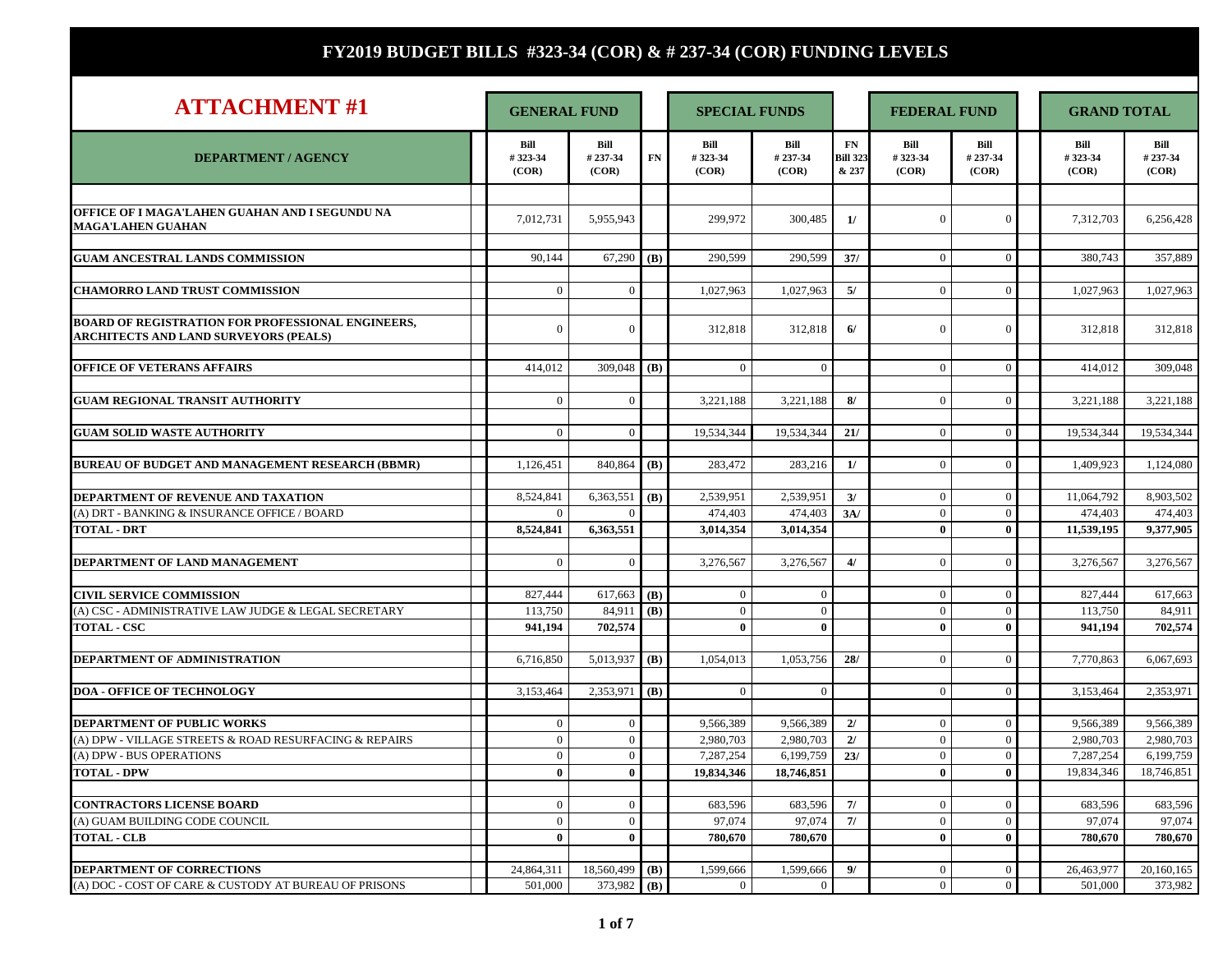| <b>ATTACHMENT#1</b>                                                           | <b>GENERAL FUND</b>      |                         |            | <b>SPECIAL FUNDS</b>     |                         |                                | <b>FEDERAL FUND</b>      |                          | <b>GRAND TOTAL</b>       |                          |
|-------------------------------------------------------------------------------|--------------------------|-------------------------|------------|--------------------------|-------------------------|--------------------------------|--------------------------|--------------------------|--------------------------|--------------------------|
| <b>DEPARTMENT / AGENCY</b>                                                    | Bill<br>#323-34<br>(COR) | Bill<br>#23734<br>(COR) | ${\bf FN}$ | Bill<br>#323-34<br>(COR) | Bill<br>#23734<br>(COR) | FN<br><b>Bill 323</b><br>& 237 | Bill<br>#323-34<br>(COR) | Bill<br>#237-34<br>(COR) | Bill<br>#323-34<br>(COR) | Bill<br>#237-34<br>(COR) |
|                                                                               |                          |                         |            |                          |                         |                                |                          |                          |                          |                          |
| (A) DOC - COST SHARING INITIATIVE RELATED TO CJIS                             | 89,730                   | 66,981                  | (B)        | $\mathbf{0}$             | $\mathbf{0}$            |                                | $\mathbf{0}$             | $\mathbf{0}$             | 89,730                   | 66,981                   |
| <b>TOTAL - DOC</b>                                                            | 25,455,041               | 19,001,462              |            | 1,599,666                | 1,599,666               |                                | $\mathbf{0}$             | $\mathbf{0}$             | 27,054,707               | 20,601,128               |
| DEPARTMENT OF YOUTH AFFAIRS                                                   | 5,408,982                | 4,037,651               | (B)        | $\mathbf{0}$             | $\mathbf{0}$            |                                | $\theta$                 | $\mathbf{0}$             | 5,408,982                | 4,037,651                |
| (A) DYA - YOUTH PROGRAM                                                       | 332,150                  | 247,941                 | <b>(B)</b> | $\mathbf{0}$             | $\overline{0}$          |                                | $\overline{0}$           | $\overline{0}$           | 332,150                  | 247,941                  |
| (A) DYA - COMMUNITY SOCIAL DEVELOPMENT RESOURCE CENTER                        | $\Omega$                 | $\Omega$                |            | 82,070                   | 51,592                  | 14/                            | $\Omega$                 | $\overline{0}$           | 82.070                   | 51,592                   |
| <b>TOTAL - DYA</b>                                                            | 5,741,132                | 4,285,592               |            | 82,070                   | 51,592                  |                                | $\mathbf{0}$             | $\mathbf{0}$             | 5,823,202                | 4.337.184                |
|                                                                               |                          |                         |            |                          |                         |                                |                          |                          |                          |                          |
| <b>GUAM POLICE DEPARTMENT</b>                                                 | 26.093.199               | 19.477.829              | (B)        | 6.825.625                | 6.825.625               | 11/                            | 683.372                  | 683,372                  | 33,602,196               | 26,986,826               |
| (A) GPD - COST SHARING INITIATIVE RELATED TO CJIS                             | 89,730                   | 66,981                  | (B)        | $\Omega$                 | $\Omega$                |                                | $\Omega$                 | $\overline{0}$           | 89,730                   | 66,981                   |
| (A) GPD - POLICE PATROL VEHICLE AND EQUIPMENT                                 | $\overline{0}$           | $\overline{0}$          |            | 320,037                  | 320,037                 | 11A/                           | $\overline{0}$           | $\mathbf{0}$             | 320,037                  | 320,037                  |
| (A) GPD - HIGHWAY PATROL DIVISION                                             | $\theta$                 | $\overline{0}$          |            | 1,196,817                | 1,196,817               | 2l                             | $\theta$                 | $\theta$                 | 1,196,817                | 1,196,817                |
| <b>TOTAL - GPD</b>                                                            | 26,182,929               | 19,544,810              |            | 8,342,479                | 8,342,479               |                                | 683,372                  | 683,372                  | 35,208,780               | 28,570,661               |
|                                                                               | $\overline{0}$           | $\Omega$                |            |                          |                         | 12/                            | $\theta$                 | $\overline{0}$           |                          | 14,378,999               |
| <b>CUSTOMS AND QUARANTINE AGENCY</b>                                          |                          |                         |            | 14,378,999               | 14,378,999              |                                |                          |                          | 14,378,999               |                          |
| <b>GUAM ENVIRONMENTAL PROTECTION AGENCY</b>                                   | $\overline{0}$           | $\Omega$                |            | 769,594                  | 769,594                 | 13/                            | $\Omega$                 | $\theta$                 | 769,594                  | 769,594                  |
| (A) GEPA - CLOSURE. MONITORING OF ORDOT / LAYON LANDFILLS                     | $\overline{0}$           | $\theta$                |            | 202.992                  | 202.992                 | 21/                            | $\theta$                 | $\theta$                 | 202,992                  | 202.992                  |
| (A) GEPA - MONITORING OF ISLAND BEACHES                                       | $\overline{0}$           | $\overline{0}$          |            | 108.289                  | 108.289                 | 19/                            | $\theta$                 | $\mathbf{0}$             | 108,289                  | 108,289                  |
| (A) GEPA - PESTICIDE MANAGEMENT FUND                                          | $\overline{0}$           | $\overline{0}$          |            | 133,038                  | 133,038                 | 29/                            | $\Omega$                 | $\mathbf{0}$             | 133,038                  | 133.038                  |
| (A) GEPA - RECYCLING REVOLVING FUND                                           | $\mathbf{0}$             | $\Omega$                |            | 2,895,965                | 2,895,965               | 21A/                           | $\Omega$                 | $\theta$                 | 2,895,965                | 2,895,965                |
| <b>TOTAL - GEPA</b>                                                           | $\mathbf{0}$             | $\mathbf{0}$            |            | 4,109,878                | 4,109,878               |                                | $\theta$                 | $\mathbf{0}$             | 4,109,878                | 4.109.878                |
|                                                                               |                          |                         |            |                          |                         |                                |                          |                          |                          |                          |
| <b>GUAM FIRE DEPARTMENT</b>                                                   | 26.821.984               | $20,021,846$ (B)        |            | 3,806,843                | 3,806,843               | 10/                            | $\Omega$                 | $\theta$                 | 30,628,827               | 23,828,689               |
|                                                                               |                          |                         |            |                          |                         |                                |                          |                          |                          |                          |
| <b>CHIEF MEDICAL EXAMINER</b>                                                 | 435,868                  | $325,363$ (B)           |            | $\theta$                 | $\theta$                |                                | $\Omega$                 | $\theta$                 | 435,868                  | 325,363                  |
| <b>GUAM BEHAVIORAL HEALTH &amp; WELLNESS CENTER</b>                           | $\overline{0}$           | $\Omega$                |            | 19,548,075               | 12,288,556              | 14/                            | $\theta$                 | $\theta$                 | 19,548,075               | 12,288,556               |
| (A) GBHWC - DRUG & ALCOHOL PROGRAMS/DETOX. & REHAB. SVCS.                     | 437,429                  | 326,528                 | (B)        | 1,095,333                | 688,562                 | 14/                            | $\overline{0}$           | $\mathbf{0}$             | 1,532,762                | 1,015,090                |
| (A) GBHWC - FOCUS ON LIFE YOUTH SUICIDE PREV. & PEACE PROGRAM                 | 86,000                   | 64,197                  | (B)        | $\overline{0}$           | $\Omega$                |                                | $\Omega$                 | $\mathbf{0}$             | 86,000                   | 64,197                   |
| <b>TOTAL - GBHWC</b>                                                          | 523,429                  | 390,725                 |            | 20,643,408               | 12,977,118              |                                | $\mathbf{0}$             | $\mathbf{0}$             | 21,166,837               | 13,367,843               |
|                                                                               |                          |                         |            |                          |                         |                                |                          |                          |                          |                          |
| DEPT. OF PUBLIC HEALTH AND SOCIAL SERVICES OPERATIONS<br>(DPHSS) - OPERATIONS | 20.677.964               | 15.435.510              | (B)        | 5,773,878                | 4.200.657               | 15/                            | 16,868,282               | 16,868,282               | 43,320,124               | 36,504,449               |
| DPHSS - MIP PAYMENT REVOLVING FUND FOR MIP                                    | 13.939.129               | 10,405,162              | (B)        | $\overline{0}$           | $\Omega$                |                                | $\Omega$                 | $\mathbf{0}$             | 13,939,129               | 10.405.162               |
| DPHSS - MIP CANCER SCREENING, TREATMENT & SUPPORT SERVICES                    | 800,000                  | 597,177                 | (B)        | 200,000                  | 125,727                 | 14/                            | $\Omega$                 | $\Omega$                 | 1,000,000                | 722,904                  |
| (A) LOCAL MATCH - MEDICAID PROGRAM                                            | 13,152,710               | 9,818,123               | (B)        | $\overline{0}$           | $\overline{0}$          |                                | 15,649,814               | 15,649,814               | 28,802,524               | 25,467,937               |
| (A) LOCAL MATCH - CHIP PROGRAM                                                | 2,094,870                | 1,563,761               | (B)        | $\overline{0}$           | $\mathbf{0}$            |                                | 22,550,660               | 22,550,660               | 24,645,530               | 24,114,421               |
| (A) LOCAL MATCH - PROGRAM AUTHORIZATIONS FOR SENIOR CITIZENS                  | 543,794                  | 405,927                 | (B)        | $\mathbf{0}$             | $\overline{0}$          |                                | 2,912,029                | 2,912,029                | 3,455,823                | 3,317,956                |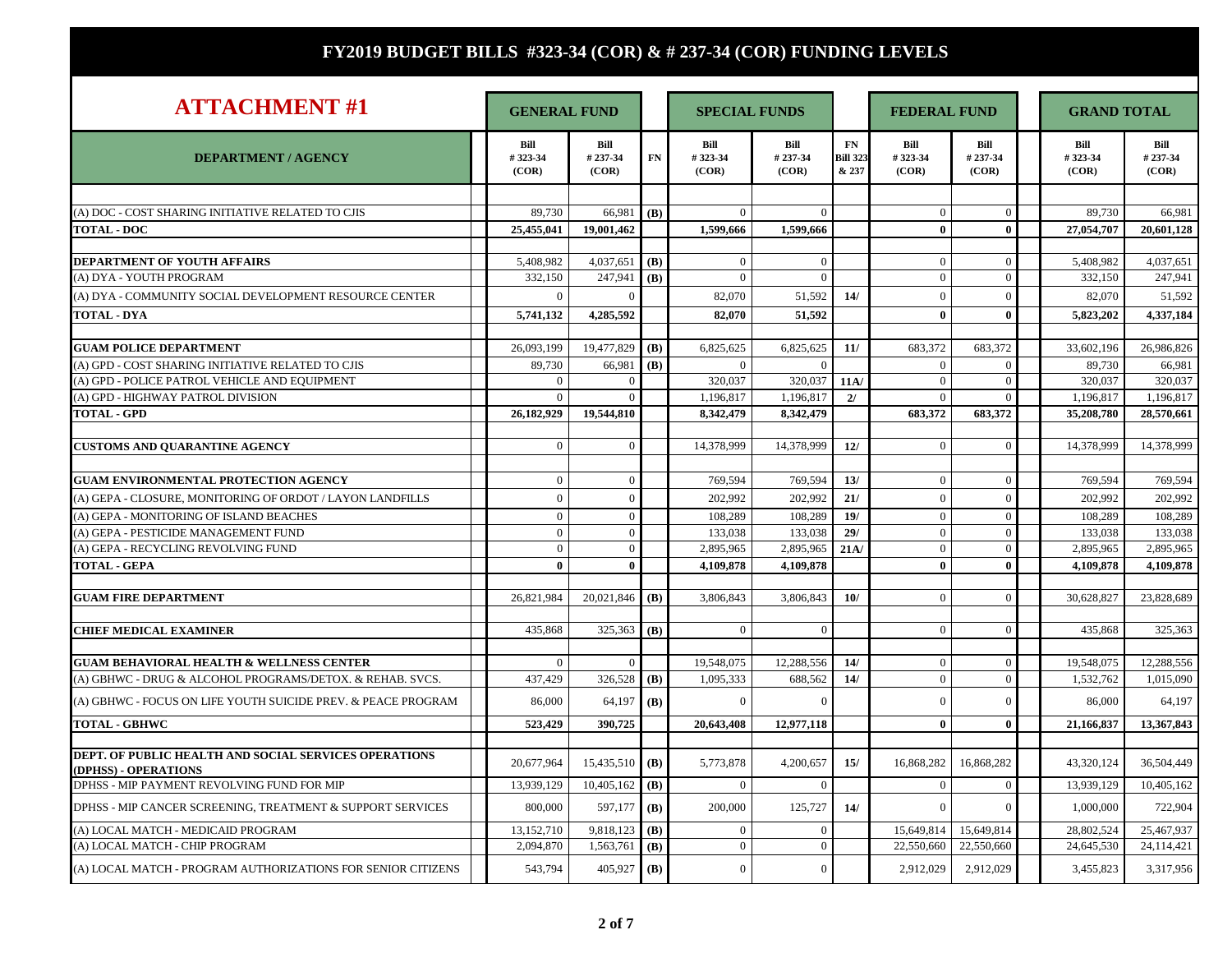| <b>ATTACHMENT#1</b>                                                                                                     | <b>GENERAL FUND</b>      |                          |     | <b>SPECIAL FUNDS</b>     |                          | <b>FEDERAL FUND</b>            |                          |                          | <b>GRAND TOTAL</b> |                          |                          |
|-------------------------------------------------------------------------------------------------------------------------|--------------------------|--------------------------|-----|--------------------------|--------------------------|--------------------------------|--------------------------|--------------------------|--------------------|--------------------------|--------------------------|
| <b>DEPARTMENT / AGENCY</b>                                                                                              | Bill<br>#323-34<br>(COR) | Bill<br>#237-34<br>(COR) | FN  | Bill<br>#323-34<br>(COR) | Bill<br>#237-34<br>(COR) | FN<br><b>Bill 323</b><br>& 237 | Bill<br>#323-34<br>(COR) | Bill<br>#237-34<br>(COR) |                    | Bill<br>#323-34<br>(COR) | Bill<br>#237-34<br>(COR) |
|                                                                                                                         |                          |                          |     |                          | $\Omega$                 |                                |                          |                          |                    |                          |                          |
| (A) LOCAL MATCH - PUBLIC ASSISTANCE PAYMENTS                                                                            | 3,804,236                | 2,839,754 (B)            |     | $\mathbf{0}$             |                          |                                | 4,208,211                | 4,208,211                |                    | 8,012,447                | 7,047,965                |
| (A) DPHSS - MEDICINES & VACANT POS. - COMMUNITY HEALTH CENTERS                                                          | $\overline{0}$           | $\Omega$                 |     | 379,226                  | 238,394                  | 14/                            | $\theta$                 | $\mathbf{0}$             |                    | 379,226                  | 238,394                  |
| (A) LOCAL MATCH - ENHANCED ALLOTMENT PLAN                                                                               | 743,124                  | 554,721 (B)              |     | $\mathbf{0}$             | $\overline{0}$           |                                | 896,329                  | 896,329                  |                    | 1,639,453                | 1,451,050                |
| DPHSS - GUAM CANCER REGISTRY                                                                                            | $\overline{0}$           | $\Omega$                 |     | 320,709                  | 201,608                  | 14/                            | $\Omega$                 | $\Omega$                 |                    | 320,709                  | 201,608                  |
| (A) DPHSS - INSURANCE PREMIUMS FOR FOSTER CARE CHILDREN                                                                 | 549,000                  | 409,813 (B)              |     | $\Omega$                 | $\Omega$                 |                                | $\Omega$                 | $\mathbf{0}$             |                    | 549,000                  | 409,813                  |
| (A) DPHSS - GUAM BOARD OF MEDICAL EXAMINERS                                                                             | $\overline{0}$           | $\overline{0}$           |     | 256.382                  | 256,382                  | 33A/                           | $\theta$                 | $\Omega$                 |                    | 256,382                  | 256,382                  |
| (A) DPHSS - OFFICE OF VITAL STATISTICS                                                                                  | $\overline{0}$           | $\overline{0}$           |     | 254,505                  | 254,505                  | 33B/                           | $\overline{0}$           | $\mathbf{0}$             |                    | 254,505                  | 254,505                  |
| <b>TOTAL - DPHSS</b>                                                                                                    | 56,304,827               | 42,029,948               |     | 7,184,700                | 5,277,273                |                                | 63,085,325               | 63,085,325               |                    | 126,574,852              | 110,392,546              |
|                                                                                                                         |                          |                          |     |                          |                          |                                |                          |                          |                    |                          |                          |
| DEPT. OF INTEGRATED SERVICES FOR INDIVIDUALS WITH<br><b>DISABILITIES</b>                                                | 369,184                  | $275,585$ (B)            |     | 554,456                  | 348,549                  | 14/                            | 1,901,606                | 1,901,606                |                    | 2,825,246                | 2,525,740                |
|                                                                                                                         |                          |                          |     |                          |                          |                                |                          |                          |                    |                          |                          |
| DEPARTMENT OF PARKS AND RECREATION                                                                                      | $\overline{0}$           | $\mathbf{0}$             |     | 3,462,301                | 3,462,301                | 16/                            | $\overline{0}$           | $\mathbf{0}$             |                    | 3,462,301                | 3,462,301                |
| (A) DPR - MAINTENANCE AND REPAIR OF PUBLIC RESTROOMS                                                                    | $\mathbf{0}$             | $\mathbf{0}$             |     | 300,166                  | 300,166                  | 19/                            | $\theta$                 | $\mathbf{0}$             |                    | 300,166                  | 300,166                  |
| (A) DPR - MAINTENANCE AND REPAIR OF POOL FACILITIES                                                                     | $\overline{0}$           | $\Omega$                 |     | 249,211                  | 249,211                  | 19/                            | $\overline{0}$           | $\mathbf{0}$             |                    | 249,211                  | 249,211                  |
| <b>TOTAL - DEPT. OF PARKS &amp; RECREATION</b>                                                                          | $\bf{0}$                 | $\mathbf{0}$             |     | 4,011,678                | 4,011,678                |                                | $\mathbf{0}$             | $\bf{0}$                 |                    | 4,011,678                | 4,011,678                |
|                                                                                                                         |                          |                          |     |                          |                          |                                |                          |                          |                    |                          |                          |
| <b>COMMISSION ON DECOLONIZATION (COD)</b>                                                                               | 162,887                  | 121,590 (B)              |     | $\mathbf{0}$             | $\mathbf{0}$             |                                | $\theta$                 | $\Omega$                 |                    | 162,887                  | 121,590                  |
| (A) COD - PUBLIC INFORMATION PROGRAM                                                                                    | 180,000                  | 134,365                  | (B) | $\mathbf{0}$             | $\mathbf{0}$             |                                | $\Omega$                 | $\mathbf{0}$             |                    | 180,000                  | 134,365                  |
| <b>TOTAL - COD</b>                                                                                                      | 342,887                  | 255,955                  |     | $\bf{0}$                 | $\mathbf{0}$             |                                | $\mathbf{0}$             | $\mathbf{0}$             |                    | 342,887                  | 255,955                  |
|                                                                                                                         |                          |                          |     |                          |                          |                                |                          |                          |                    |                          |                          |
| DEPARTMENT OF CHAMORRO AFFAIRS                                                                                          | $\mathbf{0}$             | $\overline{0}$           |     | 1,314,690                | 1,314,690                | 19/                            | $\overline{0}$           | $\mathbf{0}$             |                    | 1,314,690                | 1,314,690                |
| (A) DCA - GUAM MUSEUM OPERATIONS                                                                                        | $\overline{0}$           | $\Omega$                 |     | 968,836                  | 968,836                  | 30/                            | $\Omega$                 | $\mathbf{0}$             |                    | 968,836                  | 968,836                  |
| <b>TOTAL - DCA</b>                                                                                                      | $\mathbf{0}$             | $\mathbf{0}$             |     | 2.283.526                | 2,283,526                |                                | $\mathbf{0}$             | $\mathbf{0}$             |                    | 2.283.526                | 2.283.526                |
|                                                                                                                         |                          |                          |     |                          |                          |                                |                          |                          |                    |                          |                          |
| <b>DEPARTMENT OF LABOR</b>                                                                                              | 1,703,635                | $1,271,715$ (B)          |     | 406,666                  | 406,666                  | 17/                            | 47,000                   | 47,000                   |                    | 2,157,301                | 1,725,381                |
| DOL - WORKERS COMPENSATION FUND                                                                                         | 698,593                  | 521,480                  | (B) | $\Omega$                 |                          |                                | $\Omega$                 | $\theta$                 |                    | 698,593                  | 521,480                  |
| <b>TOTAL - DOL</b>                                                                                                      | 2,402,228                | 1,793,195                |     | 406,666                  | 406,666                  |                                | 47,000                   | 47,000                   |                    | 2,855,894                | 2,246,861                |
|                                                                                                                         |                          |                          |     |                          |                          |                                |                          |                          |                    |                          |                          |
| GUAM COUNCIL ON THE ARTS AND HUMANITIES (CAHA)                                                                          | 160,465                  | 119,783                  | (B) | 162.243                  | 162.243                  | 19/                            | 294.000                  | 294,000                  |                    | 616,708                  | 576,026                  |
| (A) CAHA - GUAM TERRITORIAL BAND SOCIETY                                                                                | $\theta$                 | $\Omega$                 |     | 40,000                   | 40,000                   | 19/                            | $\Omega$                 | $\theta$                 |                    | 40,000                   | 40,000                   |
| TOTAL - GCAHA                                                                                                           | 160.465                  | 119,783                  |     | 202,243                  | 202,243                  |                                | 294,000                  | 294,000                  |                    | 656,708                  | 616.026                  |
|                                                                                                                         |                          |                          |     |                          |                          |                                |                          |                          |                    |                          |                          |
| DEPARTMENT OF MILITARY AFFAIRS                                                                                          | 767,833                  | 573,165                  | (B) | $\boldsymbol{0}$         | $\overline{0}$           |                                | 2,306,518                | 2,306,518                |                    | 3,074,351                | 2,879,683                |
|                                                                                                                         |                          |                          |     |                          |                          |                                |                          |                          |                    |                          |                          |
| <b>GUAM ELECTION COMMISSION</b>                                                                                         | 1.410.299                | 1.052.748                | (B) | $\Omega$                 | $\theta$                 |                                | $\Omega$                 | $\Omega$                 |                    | 1.410.299                | 1.052.748                |
|                                                                                                                         |                          |                          |     |                          |                          |                                |                          |                          |                    |                          |                          |
| HAGATNA RESTORATION AND REDEVELOPMENT AUTHORITY<br>(HRRA)                                                               | $\mathbf{0}$             | $\Omega$                 |     | 132,357                  | 132,357                  | 19/                            | $\Omega$                 | $\Omega$                 |                    | 132,357                  | 132,357                  |
| <b>COMMISSION ON CHAMORU LANGUAGE &amp; THE TEACHING OF THE</b><br>HISTORY AND CULTURE OF THE INDIGENOUS PEOPLE OF GUAM | $\overline{0}$           | $\Omega$                 |     | 202,200                  | 202,200                  | 19/                            | $\theta$                 | $\Omega$                 |                    | 202,200                  | 202,200                  |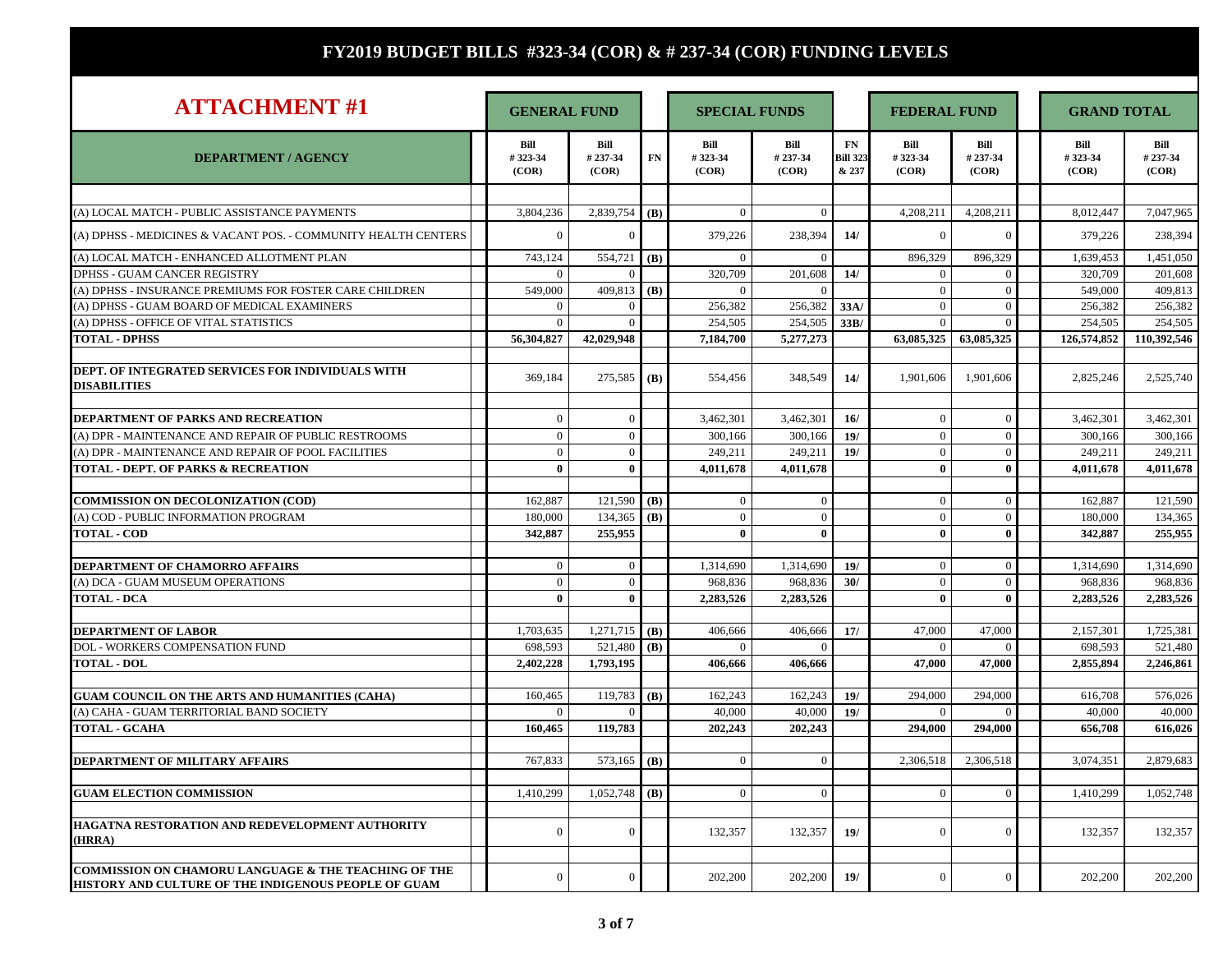Т

| <b>ATTACHMENT#1</b>                                         | <b>GENERAL FUND</b>      |                          |     | <b>SPECIAL FUNDS</b>     |                          |                                | <b>FEDERAL FUND</b>      |                          | <b>GRAND TOTAL</b>       |                          |
|-------------------------------------------------------------|--------------------------|--------------------------|-----|--------------------------|--------------------------|--------------------------------|--------------------------|--------------------------|--------------------------|--------------------------|
| <b>DEPARTMENT / AGENCY</b>                                  | Bill<br>#323-34<br>(COR) | Bill<br>#237-34<br>(COR) | FN  | Bill<br>#323-34<br>(COR) | Bill<br>#237-34<br>(COR) | FN<br><b>Bill 323</b><br>& 237 | Bill<br>#323-34<br>(COR) | Bill<br>#237-34<br>(COR) | Bill<br>#323-34<br>(COR) | Bill<br>#237-34<br>(COR) |
|                                                             |                          |                          |     |                          |                          |                                |                          |                          |                          |                          |
| <b>GUAM COMMISSION ON EDUCATOR CERTIFICATION (GCEC)</b>     | $\overline{0}$           | $\mathbf{0}$             |     | 263,211                  | 223,931                  | 23/                            | $\overline{0}$           | $\mathbf{0}$             | 263,211                  | 223,931                  |
| <b>GUAM EDUCATIONAL TELECOMMUNICATIONS CORP. (PBS GUAM)</b> | $\overline{0}$           | $\mathbf{0}$             |     | 569,814                  | 484,779                  | 23/                            | $\Omega$                 | $\mathbf{0}$             | 569.814                  | 484,779                  |
| <b>GUAM PUBLIC LIBRARY SYSTEM</b>                           | $\overline{0}$           | $\Omega$                 |     | 1,217,900                | 1.036.150                | 23/                            | $\Omega$                 | $\mathbf{0}$             | 1.217.900                | 1.036.150                |
|                                                             |                          |                          |     |                          |                          |                                |                          |                          |                          |                          |
| <b>BUREAU OF STATISTICS AND PLANS (BSP)</b>                 | 717,874                  | 535,872                  | (B) | $\overline{0}$           | $\theta$                 |                                | $\Omega$                 | $\Omega$                 | 717,874                  | 535,872                  |
| (A) BSP - BUSINESS AND ECONOMIC STATISTICS PROGRAM          | 433,292                  | 323,440                  | (B) | $\overline{0}$           | $\mathbf{0}$             |                                | $\mathbf{0}$             | $\overline{0}$           | 433,292                  | 323,440                  |
| <b>TOTAL - BSP</b>                                          | 1,151,166                | 859,312                  |     | $\bf{0}$                 | $\mathbf{0}$             |                                | $\mathbf{0}$             | $\mathbf{0}$             | 1,151,166                | 859,312                  |
| DEPARTMENT OF AGRICULTURE (DOAG)                            | 2,280,324                | 1,702,197                | (B) | 531,359                  | 531,359                  | 18/                            | $\theta$                 | $\mathbf{0}$             | 2,811,683                | 2,233,556                |
| (A) DOAG - ANIMAL SHELTER                                   | 150,000                  | 111,971                  | (B) | $\overline{0}$           | $\mathbf{0}$             |                                | $\mathbf{0}$             | $\mathbf{0}$             | 150,000                  | 111,971                  |
| (A) DOAG - RABIES PREVENTION                                | $\overline{0}$           | $\overline{0}$           |     | 43,076                   | 43,076                   | 34/                            | $\overline{0}$           | $\theta$                 | 43,076                   | 43,076                   |
| DOAG - INVASIVE SPECIES AND ANIMAL CONTROL                  | $\overline{0}$           | $\Omega$                 |     | 463,478                  | 463,478                  | 35/                            | $\mathbf{0}$             | $\mathbf{0}$             | 463,478                  | 463,478                  |
| <b>DOAG - CONSERVATION OFFICERS</b>                         | 740,447                  | 552,723 (B)              |     | $\overline{0}$           | $\overline{0}$           |                                | $\overline{0}$           | $\mathbf{0}$             | 740,447                  | 552,723                  |
| <b>TOTAL - DOAG</b>                                         | 3,170,771                | 2.366,891                |     | 1,037,913                | 1,037,913                |                                | $\mathbf{0}$             | $\mathbf{0}$             | 4.208.684                | 3,404,804                |
|                                                             |                          |                          |     |                          |                          |                                |                          |                          |                          |                          |
|                                                             |                          |                          |     |                          |                          |                                |                          |                          |                          |                          |
| <b>GUAM MEMORIAL HOSPITAL AUTHORITY - OPERATIONS</b>        | 4,025,017                | $\overline{0}$           |     | 4,763,006                | 14,573,108               | 14/                            | $\overline{0}$           | $\mathbf{0}$             | 8,788,023                | 14,573,108               |
| <b>GMHA - PHARMACEUTICAL</b>                                | $\Omega$                 | $\Omega$                 |     | 21.211.977               | 15.426.892               | 221                            | $\overline{0}$           | $\overline{0}$           | 21.211.977               | 15.426.892               |
| GMHA - LABOR & DELIVERY WARD RENOVATION DEBT SERVICE        | 600,000                  | 600,000                  |     | $\Omega$                 | $\Omega$                 |                                | $\overline{0}$           | $\mathbf{0}$             | 600,000                  | 600,000                  |
| <b>TOTAL - GMHA</b>                                         | 4,625,017                | 600.000                  |     | 25,974,983               | 30,000,000               |                                | $\bf{0}$                 | $\bf{0}$                 | 30,600,000               | 30,600,000               |
|                                                             |                          |                          |     |                          |                          |                                |                          |                          |                          |                          |
| OFFICE OF THE ATTORNEY GENERAL (OAG)                        | 14,811,356               | 11,056,255               | (B) | $\overline{0}$           | $\overline{0}$           |                                | 4,013,648                | 4,013,648                | 18,825,004               | 15,069,903               |
| (A) OAG - COST SHARING INITIATIVE RELATED TO CJIS           | 89,730                   | 66,981                   | (B) | $\overline{0}$           | $\overline{0}$           |                                | $\Omega$                 | $\Omega$                 | 89,730                   | 66,981                   |
| <b>TOTAL - OAG</b>                                          | 14,901,086               | 11,123,236               |     | $\mathbf{0}$             | $\mathbf{0}$             |                                | 4,013,648                | 4,013,648                | 18,914,734               | 15,136,884               |
|                                                             |                          |                          |     | $\theta$                 | $\theta$                 |                                | $\Omega$                 | $\theta$                 |                          |                          |
| PUBLIC DEFENDER SERVICE CORPORATION (PDSC)                  | 4,393,435                | 3,279,574                | (B) |                          |                          |                                |                          |                          | 4,393,435                | 3,279,574                |
| <b>MAYOR'S COUNCIL OF GUAM (MCOG)</b>                       | 2,780,222                | 2,075,356                | (B) | 7,429,902                | 7,429,902                | 24/                            | $\overline{0}$           | $\mathbf{0}$             | 10,210,124               | 9,505,258                |
| MCOG - STREET MAINTENANCE & BEAUTIFICATION                  | $\overline{0}$           | $\overline{0}$           |     | 932,423                  | 932,423                  | 19/                            | $\overline{0}$           | $\overline{0}$           | 932,423                  | 932,423                  |
| MCOG - ISLAND-WIDE VILLAGE BEAUTIFICATION PROJECTS          | $\overline{0}$           | $\overline{0}$           |     | 423,829                  | 423,829                  | 19/                            | $\overline{0}$           | $\overline{0}$           | 423,829                  | 423,829                  |
| MCOG - GROUNDS MAINTENANCE FOR SCHOOLS                      | $\mathbf{0}$             | $\mathbf{0}$             |     | 433,761                  | 369,030                  | 23/                            | $\overline{0}$           | $\boldsymbol{0}$         | 433,761                  | 369,030                  |
| MCOG - PUBLIC SAFETY & SCHOOL EDUCATION                     | $\overline{0}$           | $\overline{0}$           |     | 375,174                  | 319,186                  | 23/                            | $\theta$                 | $\overline{0}$           | 375,174                  | 319,186                  |
| MCOG - HOST COMMUNITY FUND FOR ORDOT & INARAJAN MPC         | $\overline{0}$           | $\overline{0}$           |     | 300,000                  | 300,000                  | 26/                            | $\overline{0}$           | $\boldsymbol{0}$         | 300,000                  | 300,000                  |
| <b>TOTAL - MCOG</b>                                         | 2,780,222                | 2,075,356                |     | 9,895,089                | 9,774,370                |                                | $\mathbf{0}$             | $\mathbf{0}$             | 12,675,311               | 11,849,726               |
|                                                             |                          |                          |     |                          |                          |                                |                          |                          |                          |                          |
| <b>OFFICE OF PUBLIC ACCOUNTABILITY (OPA)</b>                | 1,275,876                | 952,405                  | (B) | $\mathbf{0}$             | $\mathbf{0}$             |                                | $\Omega$                 | $\mathbf{0}$             | 1,275,876                | 952,405                  |
|                                                             |                          |                          |     |                          |                          |                                |                          |                          |                          |                          |
|                                                             |                          |                          |     |                          |                          |                                |                          |                          |                          |                          |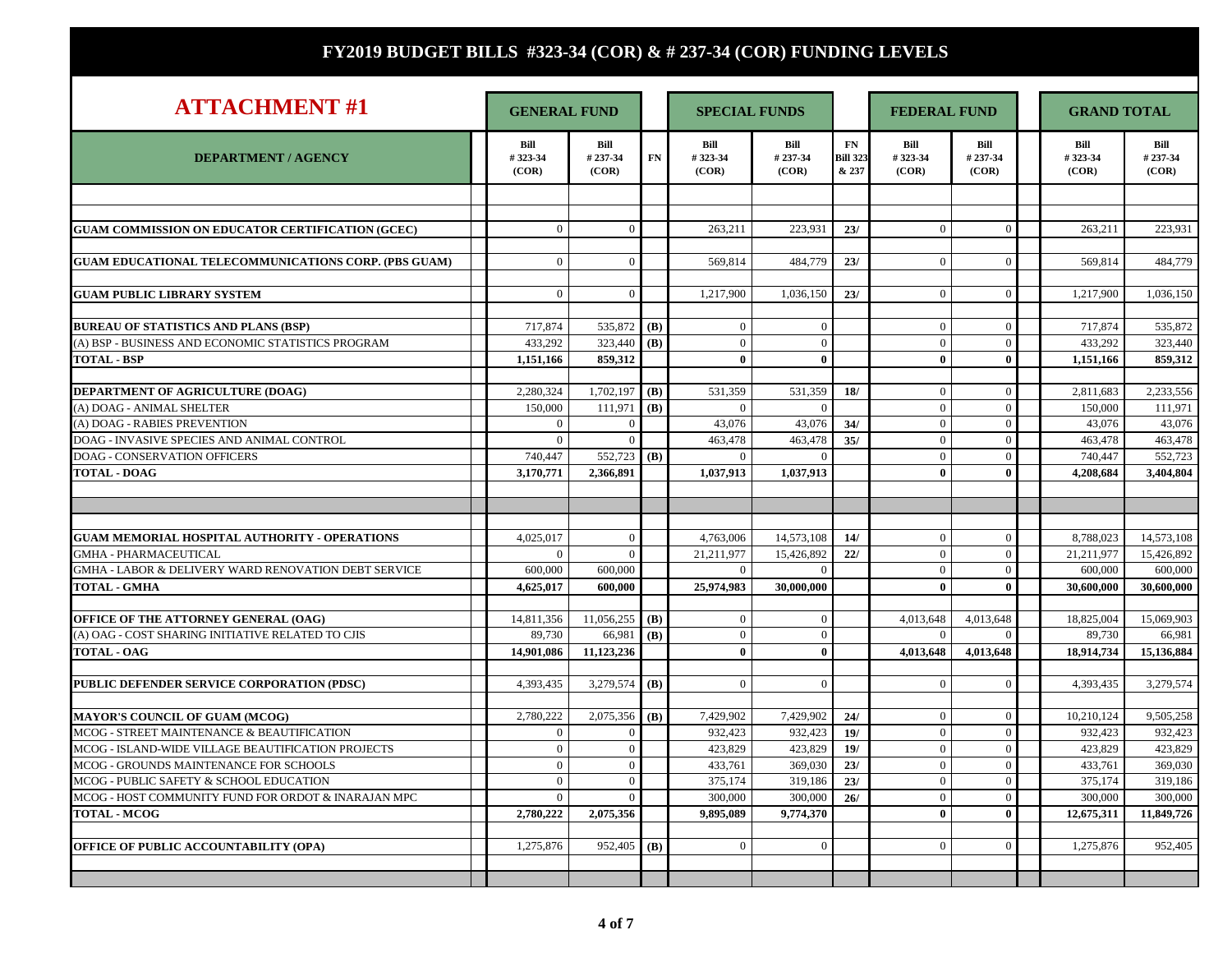| <b>ATTACHMENT#1</b>                                  |                          | <b>GENERAL FUND</b>      |     | <b>SPECIAL FUNDS</b>     |                          |                                 | <b>FEDERAL FUND</b>      |                          |  | <b>GRAND TOTAL</b>              |                          |
|------------------------------------------------------|--------------------------|--------------------------|-----|--------------------------|--------------------------|---------------------------------|--------------------------|--------------------------|--|---------------------------------|--------------------------|
| <b>DEPARTMENT / AGENCY</b>                           | Bill<br>#323-34<br>(COR) | Bill<br>#237-34<br>(COR) | FN  | Bill<br>#323-34<br>(COR) | Bill<br>#237-34<br>(COR) | FN.<br><b>Bill 323</b><br>& 237 | Bill<br>#323-34<br>(COR) | Bill<br>#237-34<br>(COR) |  | <b>Bill</b><br>#323-34<br>(COR) | Bill<br>#237-34<br>(COR) |
|                                                      |                          |                          |     |                          |                          |                                 |                          |                          |  |                                 |                          |
| <b>MISCELLANEOUS APPROPRIATIONS</b>                  |                          |                          |     |                          |                          |                                 |                          |                          |  |                                 |                          |
| DOA - SUPPORT OF CHILD IN CUSTODY                    | 946.969                  | 706,885                  | (B) |                          |                          |                                 |                          | $\Omega$                 |  | 946.969                         | 706,885                  |
| <b>DOA - RESIDENTIAL TREATMENT FUND</b>              | 2,300,000                | 1,716,884                | (B) |                          |                          |                                 | $\Omega$                 | $\Omega$                 |  | 2,300,000                       | 1,716,884                |
| DOA - GOVERNMENT CLAIMS FUND                         | 250,000                  | 186.618                  | (B) |                          |                          |                                 |                          | $\Omega$                 |  | 250,000                         | 186,618                  |
| DOA - GOVERNMENT OF GUAM AUDIT                       | 401.000                  | 299,335 (B)              |     |                          |                          |                                 |                          | $\Omega$                 |  | 401,000                         | 299,335                  |
| DOA - SINGLE AUDIT FOR TOURIST ATTRACTION FUND       |                          | $\Omega$                 |     | 20,500                   | 20,500                   | 19/                             | $\Omega$                 | $\Omega$                 |  | 20,500                          | 20,500                   |
| DOA - SINGLE AUDIT FOR GUAM HIGHWAY FUND             |                          | $\Omega$                 |     | 18.500                   | 18,500                   | 2l                              |                          | $\Omega$                 |  | 18.500                          | 18,500                   |
| <b>DOA - GPA INSTALL/OPS PUBLIC STREETLIGHTS</b>     |                          | $\Omega$                 |     | 5.194.853                | 5,194,853                | 20/                             |                          | $\Omega$                 |  | 5.194.853                       | 5,194,853                |
| <b>DOA - SUPPLEMENTAL ANNUITY BENEFITS</b>           | 7.719.000                | 7,719,000                |     |                          |                          |                                 |                          |                          |  | 7.719.000                       | 7,719,000                |
| DOA - COST OF LIVING ALLOWANCES                      | 14.104.000               | 14.104.000               |     |                          |                          |                                 |                          | $\Omega$                 |  | 14.104.000                      | 14,104,000               |
| <b>GGRF - MEDICARE PREMIUMS</b>                      | 3,400,000                | 3,400,000                |     |                          |                          |                                 |                          | $\Omega$                 |  | 3,400,000                       | 3,400,000                |
| GGRF - I MAGA'LAHI / I SEGUNDU NA MAGA'LAHI PENSIONS | 298,000                  | 298,000                  |     |                          |                          |                                 | $\Omega$                 | $\Omega$                 |  | 298,000                         | 298,000                  |
| GGRF - SUPERIOR & SUPREME COURT JUDGES ANNUITIES     | 336,000                  | 336,000                  |     |                          |                          |                                 | $\Omega$                 | $\Omega$                 |  | 336,000                         | 336,000                  |
| GGRF - RETIREES HEALTH, DENTAL, LIFE INSURANCE       | 34,900,000               | 26,051,853               | (B) | 1.100.000                | 1,100,000                | 32/                             | $\Omega$                 | $\Omega$                 |  | 36,000,000                      | 27,151,853               |
| DOA - TIYAN LEASE & COLLATERAL EQUIPMENT             |                          | $\Omega$                 |     | 10,113,927.34            | 10,113,927.34            | 23/                             | $\Omega$                 | $\Omega$                 |  | 10,113,927                      | 10,113,927               |

#### **FOOTNOTES: GENERAL**

**(A): Allocated from Department's Lump Sum Appropriation**

**(B): Bill #237 amount is the pro-rated General Fund allocation from the \$174,939,761 lump-sum appropriation in Ch.V, Sec. 3 of Bill; Respective funding levels in Bill #323 utilized in computation**

#### **FOOTNOTES: Bill # 323-34 (COR)**

**1/Indirect Cost Fund**

- **2/Guam Highway Fund**
- **3/Better Public Service Fund (\$1,564,374) and Tax Collection Enhancement Fund (\$975,577)**
- **3A/Banking and Insurance Enforcement Fund**
- **4/Land Survey Revolving Fund**
- **5/Chamorro Land Trust Operating Fund**
- **6/Professional Engineers, Architects and Land Surveyors Fund (\$310,650) and PEALS Fund Balance (\$31,445)**
- **7/Contractors License Board Fund**
- **8/Guam Highway Fund (\$2,764,796) and Public Transit Fund (\$456,392)**
- **9/Corrections Inmate Revolving Fund (\$1,495,582) and Safe Streets Fund (\$104,084)**
- **10/ Enhanced 911 Emergency Reporting System Fund (\$2,245,507), F.L.A.M.E. Fund (\$734,262), and Tourist Attraction Fund (\$827,074)**
- **11/Police Services Fund (\$1,001,803) and Tourist Attraction Fund (\$5,823,822)**
- **11A/ Police Patrol Vehicle & Equipment Revolving Fund**
- **12/ Customs, Agriculture and Quarantine Inspection Services Fund**
- **13/Air Pollution Control Special Fund (\$230,673), Guam Environmental Trust Fund (\$409,266), Water Protection Fund (\$61,844), and Water Research and Development Fund (\$67,811)**
- **14/Healthy Futures Fund**
- **15/Environmental Health Fund (\$1,400,306), Healthy Futures Fund (\$4,236,292), and Sanitary Inspection Revolving Fund (\$137,280)**
- **16/Limited Gaming Fund (\$524,913), Public Recreation Services Fund (\$174,907), and Tourist Attraction Fund (\$2,762,481)**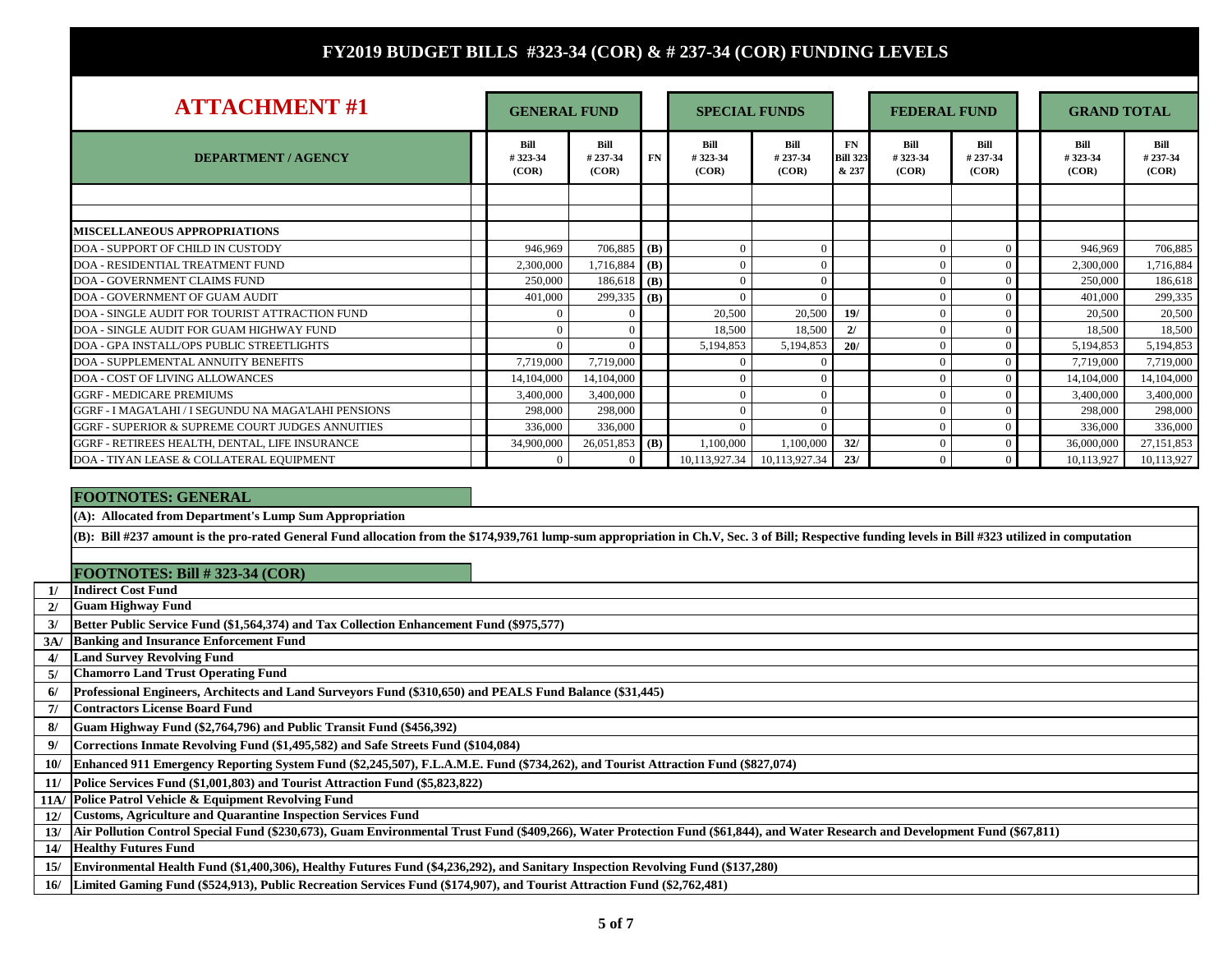|            | <b>ATTACHMENT#1</b>                                                                                                                                                                                       | <b>GENERAL FUND</b>      |                          |    | <b>SPECIAL FUNDS</b>     |                          |                                |                          | <b>FEDERAL FUND</b>      |  | <b>GRAND TOTAL</b>       |                          |  |
|------------|-----------------------------------------------------------------------------------------------------------------------------------------------------------------------------------------------------------|--------------------------|--------------------------|----|--------------------------|--------------------------|--------------------------------|--------------------------|--------------------------|--|--------------------------|--------------------------|--|
|            |                                                                                                                                                                                                           |                          |                          |    |                          |                          |                                |                          |                          |  |                          |                          |  |
|            | <b>DEPARTMENT / AGENCY</b>                                                                                                                                                                                | Bill<br>#323-34<br>(COR) | Bill<br>#237-34<br>(COR) | FN | Bill<br>#323-34<br>(COR) | Bill<br>#237-34<br>(COR) | FN<br><b>Bill 323</b><br>& 237 | Bill<br>#323-34<br>(COR) | Bill<br>#237-34<br>(COR) |  | Bill<br>#323-34<br>(COR) | Bill<br>#237-34<br>(COR) |  |
|            |                                                                                                                                                                                                           |                          |                          |    |                          |                          |                                |                          |                          |  |                          |                          |  |
| 17/        | <b>Manpower Development Fund</b>                                                                                                                                                                          |                          |                          |    |                          |                          |                                |                          |                          |  |                          |                          |  |
| 18/        | Guam Plant Inspection and Permit Fund (\$99,491) and Tourist Attraction Fund (\$431,868)                                                                                                                  |                          |                          |    |                          |                          |                                |                          |                          |  |                          |                          |  |
| 19/        | <b>Tourist Attraction Fund</b>                                                                                                                                                                            |                          |                          |    |                          |                          |                                |                          |                          |  |                          |                          |  |
|            | Street Light Fund (\$4,357,090) and Guam Highway Fund (\$837,763)                                                                                                                                         |                          |                          |    |                          |                          |                                |                          |                          |  |                          |                          |  |
| 21/        | <b>Solid Waste Operations Fund</b>                                                                                                                                                                        |                          |                          |    |                          |                          |                                |                          |                          |  |                          |                          |  |
|            | 21A/ Recycling Revolving Fund                                                                                                                                                                             |                          |                          |    |                          |                          |                                |                          |                          |  |                          |                          |  |
|            | 21B/ Solid Waste Operations Fund; and subsequently amended by P.L. 34-68                                                                                                                                  |                          |                          |    |                          |                          |                                |                          |                          |  |                          |                          |  |
| 22/        | <b>Guam Memorial Hospital Authority Pharmaceuticals Fund</b>                                                                                                                                              |                          |                          |    |                          |                          |                                |                          |                          |  |                          |                          |  |
| 23/        | <b>Territorial Educational Facilities Fund</b>                                                                                                                                                            |                          |                          |    |                          |                          |                                |                          |                          |  |                          |                          |  |
| 24/        | Guam Highway Fund (\$5,443,701), Limited Gaming Fund (\$524,913), and Tourist Attraction Fund (\$1,461,288).                                                                                              |                          |                          |    |                          |                          |                                |                          |                          |  |                          |                          |  |
| 25/        | <b>Safe Streets Fund</b>                                                                                                                                                                                  |                          |                          |    |                          |                          |                                |                          |                          |  |                          |                          |  |
| 26/        | <b>Host Community Fund</b>                                                                                                                                                                                |                          |                          |    |                          |                          |                                |                          |                          |  |                          |                          |  |
| 27/        | Limited Gaming Fund (\$608,518), Public School Library Resources Fund (\$996,946), School Lunch/SAE/Child Nutritional Meal Fund (\$12,504,000), and Territorial Educational Facilities Fund (\$4,353,375) |                          |                          |    |                          |                          |                                |                          |                          |  |                          |                          |  |
| 28/        | Indirect Cost Fund (\$971,134) and Limited Gaming Fund (\$82,879)                                                                                                                                         |                          |                          |    |                          |                          |                                |                          |                          |  |                          |                          |  |
| 29/        | <b>Pesticide Management Fund</b>                                                                                                                                                                          |                          |                          |    |                          |                          |                                |                          |                          |  |                          |                          |  |
| 30/        | Tourist Attraction Fund (\$1,125,640) and Guam Museum Fund (\$1,017,713)                                                                                                                                  |                          |                          |    |                          |                          |                                |                          |                          |  |                          |                          |  |
| 31/        | <b>Guam Board of Accountancy Fund</b>                                                                                                                                                                     |                          |                          |    |                          |                          |                                |                          |                          |  |                          |                          |  |
| 32/        | Section 2718 Fund                                                                                                                                                                                         |                          |                          |    |                          |                          |                                |                          |                          |  |                          |                          |  |
| 33/        | <b>Sanitary Inspection Fund</b>                                                                                                                                                                           |                          |                          |    |                          |                          |                                |                          |                          |  |                          |                          |  |
|            | 33A/ Health Professional Licensing Office Revolving Fund                                                                                                                                                  |                          |                          |    |                          |                          |                                |                          |                          |  |                          |                          |  |
|            | 33B/ Office of Vital Statistics Revolving Fund<br><b>Rabies Prevention Fund</b>                                                                                                                           |                          |                          |    |                          |                          |                                |                          |                          |  |                          |                          |  |
| 34/<br>35/ | <b>Guam Invasive Species Inspection Fee Fund</b>                                                                                                                                                          |                          |                          |    |                          |                          |                                |                          |                          |  |                          |                          |  |
| 36/        | Unexpended balance of the GVB Cultural & Sports Ambassador Fund                                                                                                                                           |                          |                          |    |                          |                          |                                |                          |                          |  |                          |                          |  |
| 37/        | <b>Guam Ancestral Lands Commission Survey, Infrastructure, and Development Fund</b>                                                                                                                       |                          |                          |    |                          |                          |                                |                          |                          |  |                          |                          |  |
|            |                                                                                                                                                                                                           |                          |                          |    |                          |                          |                                |                          |                          |  |                          |                          |  |

|    | FOOTNOTES: Bill $\# 237-34$ (COR)                                                                                                    |
|----|--------------------------------------------------------------------------------------------------------------------------------------|
|    | <b>Indirect Cost Fund</b>                                                                                                            |
| 2l | <b>Guam Highway Fund</b>                                                                                                             |
| 3/ | Better Public Service Fund (\$1,564,374) and Tax Collection Enhancement Fund (\$975,577)                                             |
|    | 3A/ Banking and Insurance Enforcement Fund                                                                                           |
| 4/ | <b>Land Survey Revolving Fund</b>                                                                                                    |
|    | 5/ Chamorro Land Trust Operating Fund                                                                                                |
| 6/ | Professional Engineers, Architects and Land Surveyors Fund (\$310,650) and PEALS Fund Balance (\$31,445)                             |
|    | 7/ Contractors License Board Fund                                                                                                    |
| 8/ | Guam Highway Fund (\$2,764,796) and Public Transit Fund (\$456,392)                                                                  |
|    | Corrections Inmate Revolving Fund (\$1,495,582) and Safe Streets Fund (\$104,084)                                                    |
|    | 10/ Enhanced 911 Emergency Reporting System Fund (\$2,245,507), F.L.A.M.E. Fund (\$734,262), and Tourist Attraction Fund (\$827,074) |
|    | 11/ Police Services Fund (\$1,001,803) and Tourist Attraction Fund (\$5,823,822)                                                     |
|    | 11A/ Police Patrol Vehicle & Equipment Revolving Fund                                                                                |